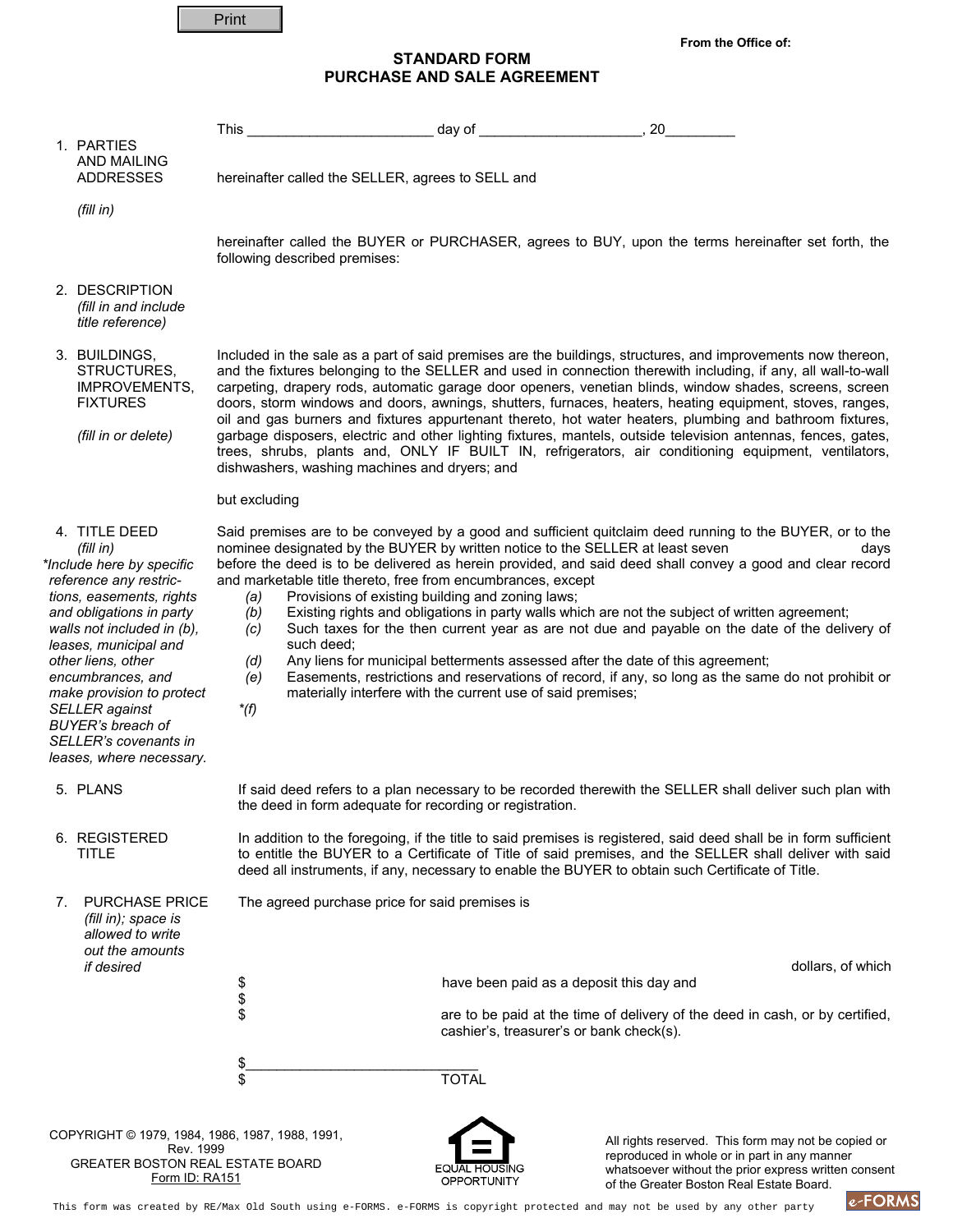| 8. | TIME FOR<br>PERFORMANCE;<br>DELIVERY OF                                                                                     | Such deed is to be delivered at                                                                                                                                                                                                                                                                                                                                                                                                                                                                                                                                                                                                                                                                                                                                                                                                                                                                                                                                                                                                                                                                                                                                                                                                                                                                                                                    | o'clock<br>20<br>, at the | M. on the                 | day of |
|----|-----------------------------------------------------------------------------------------------------------------------------|----------------------------------------------------------------------------------------------------------------------------------------------------------------------------------------------------------------------------------------------------------------------------------------------------------------------------------------------------------------------------------------------------------------------------------------------------------------------------------------------------------------------------------------------------------------------------------------------------------------------------------------------------------------------------------------------------------------------------------------------------------------------------------------------------------------------------------------------------------------------------------------------------------------------------------------------------------------------------------------------------------------------------------------------------------------------------------------------------------------------------------------------------------------------------------------------------------------------------------------------------------------------------------------------------------------------------------------------------|---------------------------|---------------------------|--------|
|    | DEED (fill in)                                                                                                              | Registry of Deeds, unless otherwise agreed upon in writing. It is agreed that time is of the essence of this<br>agreement.                                                                                                                                                                                                                                                                                                                                                                                                                                                                                                                                                                                                                                                                                                                                                                                                                                                                                                                                                                                                                                                                                                                                                                                                                         |                           |                           |        |
| 9. | POSSESSION and<br>CONDITION of<br><b>PREMISE</b><br>(attach a list of<br>exceptions, if any)                                | Full possession of said premises free of all tenants and occupants, except as herein provided, is to be<br>delivered at the time of the delivery of the deed, said premises to be then (a) in the same condition as they<br>now are, reasonable use and wear thereof excepted, and (b) not in violation of said building and zoning<br>laws, and (c) in compliance with the provisions of any instrument referred to in clause 4 hereof. The BUYER<br>shall be entitled personally to enter said premises prior to the delivery of the deed in order to determine<br>whether the condition thereof complies with the terms of this clause.                                                                                                                                                                                                                                                                                                                                                                                                                                                                                                                                                                                                                                                                                                         |                           |                           |        |
|    | 10. EXTENSION TO<br>PERFECT TITLE<br>OR MAKE<br><b>PREMISES</b><br><b>CONFORM</b><br>(Change period of<br>time if desired). | If the SELLER shall be unable to give title or to make conveyance, or to deliver possession of the premises,<br>all as herein stipulated, or if at the time of the delivery of the deed the premises do not conform with the<br>provisions hereof, then any payments made under this agreement shall be forthwith refunded and all other<br>obligations of the parties hereto shall cease and this agreement shall be void without recourse to the parties<br>hereto, unless the SELLER elects to use reasonable efforts to remove any defects in title, or to deliver<br>possession as provided herein, or to make the said premises conform to the provisions hereof, as the case<br>may be, in which event the SELLER shall give written notice thereof to the BUYER at or before the time for<br>performance hereunder, and thereupon the time for performance hereof shall be extended for a period of<br>thirty<br>days.                                                                                                                                                                                                                                                                                                                                                                                                                     |                           |                           |        |
|    | 11. FAILURE TO<br>PERFECT TITLE<br>OR MAKE<br><b>PERMISES</b><br>CONFORM, etc.                                              | If at the expiration of the extended time the SELLER shall have failed so to remove any defects in title,<br>deliver possession, or make the premises conform, as the case may be, all as herein agreed, or if at any<br>time during the period of this agreement or any extension thereof, the holder of a mortgage on said premises<br>shall refuse to permit the insurance proceeds, if any, to be used for such purposes, then any payments<br>made under this agreement shall be forthwith refunded and all other obligations of the parties hereto shall<br>cease and this agreement shall be void without recourse to the parties hereto.                                                                                                                                                                                                                                                                                                                                                                                                                                                                                                                                                                                                                                                                                                   |                           |                           |        |
|    | 12. BUYER's<br>ELECTION TO<br><b>ACCEPT TITLE</b>                                                                           | The BUYER shall have the election, at either the original or any extended time for performance, to accept<br>such title as the SELLER can deliver to the said premises in their then condition and to pay therefore the<br>purchase price without deduction, in which case the SELLER shall convey such title, except that in the event<br>of such conveyance in accord with the provisions of this clause, if the said premises shall have been<br>damaged by fire or casualty insured against, then the SELLER shall, unless the SELLER has previously<br>restored the premises to their former condition, either<br>pay over or assign to the BUYER, on delivery of the deed, all amounts recovered or recoverable<br>(a)<br>on account of such insurance, less any amounts reasonably expended by the SELLER for any<br>partial restoration, or<br>(b) if a holder of a mortgage on said premises shall not permit the insurance proceeds or a part<br>thereof to be used to restore the said premises to their former condition or to be so paid over or<br>assigned, give to the BUYER a credit against the purchase price, on delivery of the deed, equal<br>to said amounts so recovered or recoverable and retained by the holder of the said mortgage<br>less any amounts reasonably expended by the SELLER for any partial restoration. |                           |                           |        |
|    | 13. ACCEPTANCE<br>OF DEED                                                                                                   | The acceptance of a deed by the BUYER or his nominee as the case may be, shall be deemed to be a full<br>performance and discharge of every agreement and obligation herein contained or expressed, except such<br>as are, by the terms hereof, to be performed after the delivery of said deed.                                                                                                                                                                                                                                                                                                                                                                                                                                                                                                                                                                                                                                                                                                                                                                                                                                                                                                                                                                                                                                                   |                           |                           |        |
|    | 14. USE OF<br>MONEY TO<br><b>CLEAR TITLE</b>                                                                                | To enable the SELLER to make conveyance as herein provided, the SELLER may, at the time of delivery of<br>the deed, use the purchase money or any portion thereof to clear the title of any or all encumbrances or<br>interests, provided that all instruments so procured are recorded simultaneously with the delivery of said<br>deed.                                                                                                                                                                                                                                                                                                                                                                                                                                                                                                                                                                                                                                                                                                                                                                                                                                                                                                                                                                                                          |                           |                           |        |
|    | 15. INSURANCE<br>*Insert amount<br>(list additional<br>types of insurance<br>and amounts as<br>agreed)                      | Until the delivery of the deed, the SELLER shall maintain insurance on said premises as follows:<br>Type of Insurance<br>(a) Fire and Extended Coverage<br>(b)                                                                                                                                                                                                                                                                                                                                                                                                                                                                                                                                                                                                                                                                                                                                                                                                                                                                                                                                                                                                                                                                                                                                                                                     | *\$                       | <b>Amount of Coverage</b> |        |

This form was created by RE/Max Old South using e-FORMS. e-FORMS is copyright protected and may not be used by any other party  $e$ -FORMS

**COPYRIGHT © 1979, 1984, 1986, 1987, 1988, 1991 GREATER BOSTON REAL ESTATE BOARD** All rights reserved.

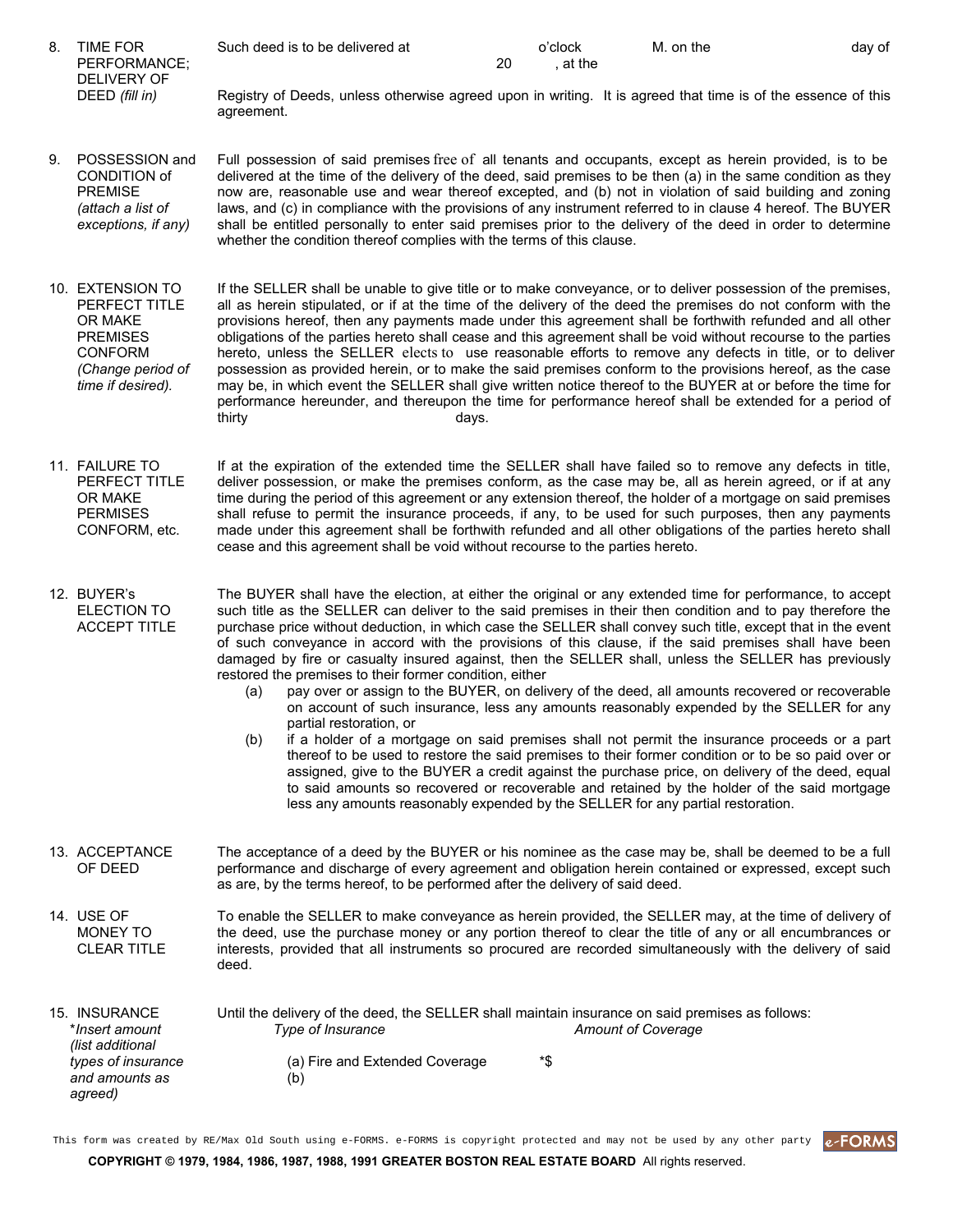16. ADJUSTMENTS *(list operating ex penses, if any, or attach schedule)*  17. ADJUSTMENT OF UNASSESSED AND ABATED TAXES 18. BROKER's FEE  *(fill in fee with dollar amount or percentage; also name of Brokerage firm(s))*  19. BROKER(S) **WARRANTY** *(fill in name)* 20. DEPOSIT *(fill in name)*  21. BUYER's DEFAULT; DAMAGES 22. RELEASE BY HUSBAND OR WIFE 23. BROKER AS PARTY 24. LIABILITY OF TRUSTEE, SHAREHOLDER, BENEFICIARY, etc. 25. WARRANTIES AND REPRESENTATIONS *(fill in); if none, state "none"; if any listed, indicate by whom each war ranty or represen tation was made*  Collected rents, mortgage interest, water and sewer use charges, operating expenses (if any) according to the schedule attached hereto or set forth below, and taxes for the then current fiscal year, shall be apportioned and fuel value shall be adjusted, as of the day of performance of this agreement and the net amount thereof shall be added to or deducted from, as the case may be, the purchase price payable by the BUYER at the time of delivery of the deed. Uncollected rents for the current rental period shall be apportioned if and when collected by either party. If the amount of said taxes is not known at the time of the delivery of the deed, they shall be apportioned on the basis of the taxes assessed for the preceding fiscal year, with a reapportionment as soon as the new tax rate and valuation can be ascertained; and, if the taxes which are to be apportioned shall thereafter be reduced by abatement, the amount of such abatement, less the reasonable cost of obtaining the same, shall be apportioned between the parties, provided that neither party shall be obligated to institute or prosecute proceedings for an abatement unless herein otherwise agreed. A Broker's fee for professional services of is due from the SELLER to the Broker(s) herein, but if the SELLER pursuant to the terms of clause 21 hereof retains the deposits made hereunder by the BUYER, said Broker(s) shall be entitled to receive from the SELLER an amount equal to one-half the amount so retained or an amount equal to the Broker's fee for professional services according to this contract, whichever is the lesser. The Broker(s) named herein warrant(s) that the Broker(s) is (are) duly licensed as such by the Commonwealth of Massachusetts. All deposits made hereunder shall be held in escrow by as escrow agent subject to the terms of this agreement and shall be duly accounted for at the time for performance of this agreement. In the event of any disagreement between the parties, the escrow agent may retain all deposits made under this agreement pending instructions mutually given in writing by the SELLER and the BUYER. If the BUYER shall fail to fulfill the BUYER's agreements herein, all deposits made hereunder by the BUYER shall be retained by the SELLER as liquidated damages unless within thirty days after the time for performance of this agreement or any extension hereof, the SELLER otherwise notifies the BUYER in writing. The SELLER's spouse hereby agrees to join in said deed and to release and convey all statutory and other rights and interests in said premises. The Broker(s) named herein join(s) in this agreement and become(s) a party hereto, insofar as any provisions of this agreement expressly apply to the Broker(s), and to any amendments or modifications of such provisions to which the Broker(s) agree(s) in writing. If the SELLER or BUYER executes this agreement in a representative or fiduciary capacity, only the principal or the estate represented shall be bound, and neither the SELLER or BUYER so executing, nor any shareholder or beneficiary of any trust, shall be personally liable for any obligation, express or implied, hereunder. The BUYER acknowledges that the BUYER has not been influenced to enter into this transaction nor has he relied upon any warranties or representations not set forth or incorporated in this agreement or previously made in writing, except for the following additional warranties and representations, if any, made by either the SELLER or the Broker(s):